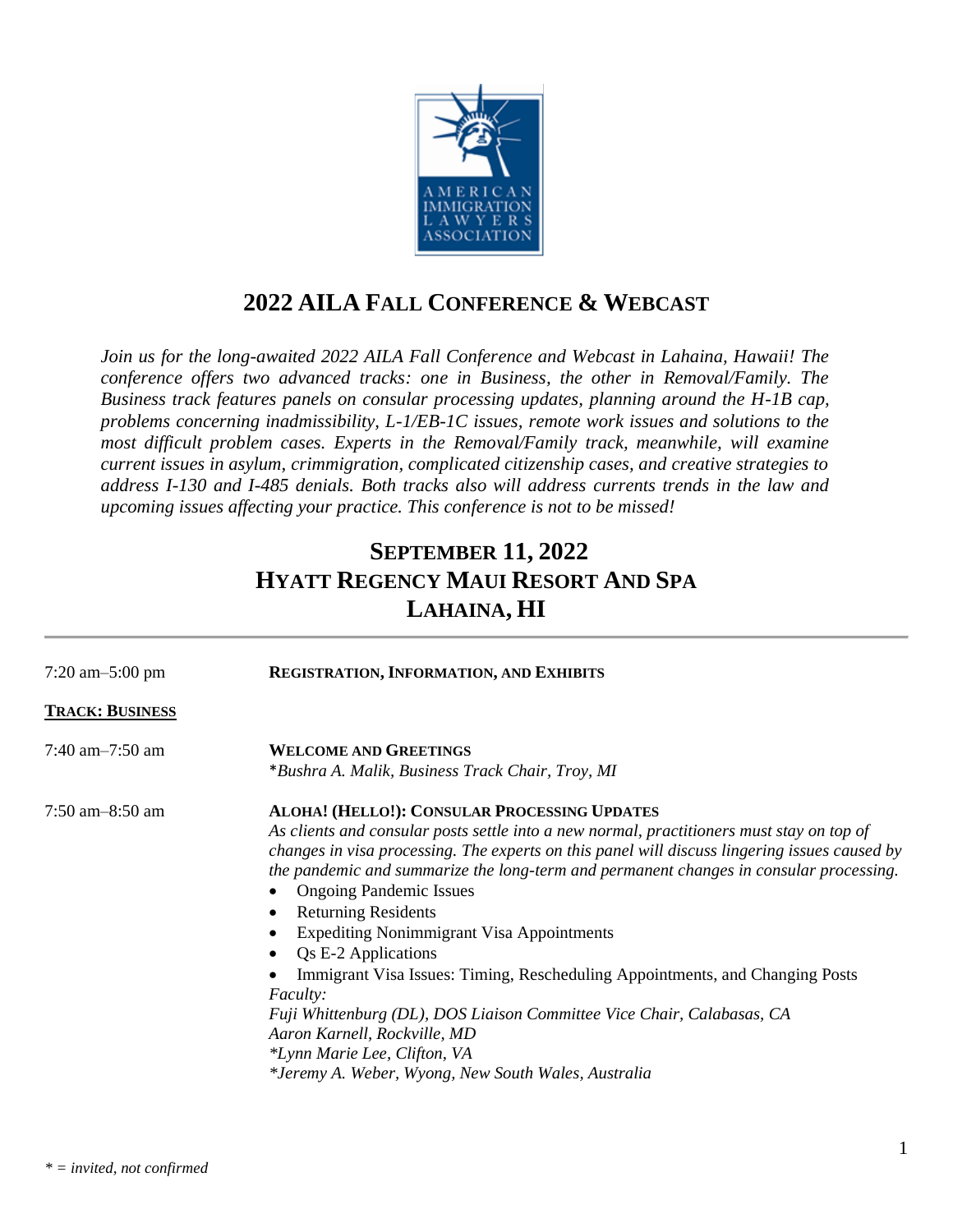| 8:50 am-9:05 am                      | <b>NETWORKING BREAK</b>                                                                                                                                                                                                                                                                                                                                                                                                                                                                                                                                                                                                                                                                                                                                                                                                                                                                                                                                                                                                                                                                                                                                                       |
|--------------------------------------|-------------------------------------------------------------------------------------------------------------------------------------------------------------------------------------------------------------------------------------------------------------------------------------------------------------------------------------------------------------------------------------------------------------------------------------------------------------------------------------------------------------------------------------------------------------------------------------------------------------------------------------------------------------------------------------------------------------------------------------------------------------------------------------------------------------------------------------------------------------------------------------------------------------------------------------------------------------------------------------------------------------------------------------------------------------------------------------------------------------------------------------------------------------------------------|
| $9:05$ am $-10:05$ am                | <b>ERUPTION OF REGISTRATIONS: LONG TERM CREATIVE PLANNING AROUND THE H-1B</b><br><b>CAP</b><br>With over $400,000$ H-1B registrants in the latest H-1B registration, finding alternatives to<br>the cap-subject H-1B is increasingly important for U.S. employers. Our expert panelists will<br>discuss the options available for foreign national employees in an environment where<br>selection in the H-1B lottery is increasingly less likely.<br>Continuing with OPT/STEM OPT and the Risks of Using CPT<br>Alternative Nonimmigrant or Dependent Visa Options<br>٠<br>Concurrent and Cap-Exempt H-1B<br>٠<br><b>Straight to Permanent Residence</b><br>$\bullet$<br>Transferring Abroad and Planning for Return<br>Faculty:<br>David W. Cook (DL), Fall Conference Committee, Columbus, OH<br>KushalDavid J. Wilks, Fall Conference Committee, Buffalo,<br>$\overline{N}Y$<br>Meghan Covino, Detroit, MI<br>Hannah Faith Little, Charlotte, NC                                                                                                                                                                                                                          |
| 10:05 am $-10:25$ am                 | <b>NETWORKING BREAK</b>                                                                                                                                                                                                                                                                                                                                                                                                                                                                                                                                                                                                                                                                                                                                                                                                                                                                                                                                                                                                                                                                                                                                                       |
| 10:25 am $-11:25$ am                 | <b>CRACKING THE COCONUT: ADVANCED L-1/EB-1C TOPICS</b><br>The last few years have brought to light unprecedented issues for L-1s and EB-1Cs. The<br>faculty for this panel will examine these issues and advise on best practices for how to<br>address them and move your case forward.<br>Direct Remote Employment (i.e., Chartier), How to Fulfill the "One Year in Three"<br>٠<br>Requirement, Limitations of Extended Business Travel<br>Newer Office Issues: COVID Slowing Hiring Plans; Current Status of the "Lease"<br>Requirement When Many Offices are Fully Remote; Creative "Business Plans"; Owner,<br>Beneficiary, and Salary Issues<br>Fastest Ways to Blanket Eligibility and Extending Blanket L I-129Ss at a Service Center<br>When Travel Is Not Possible<br>Closures of Offices Abroad (e.g., Russia) and How They Affect L-1s, I-140s (Successor<br>Issues, etc.)<br>Latest on Work Authorization for Spouses<br>Faculty:<br>Claire S. Pratt (DL), Fall Conference Committee, San Francisco, CA<br>Roujin Mozaffarimehr, Business Section Steering Committee Chair, San Jose, CA<br>Ellen Freeman, Pittsburgh, PA<br>Kushal Naishad Patel, New York, NY |
| $11:25$ am $-12:00$ pm               | <b>LUNCH</b>                                                                                                                                                                                                                                                                                                                                                                                                                                                                                                                                                                                                                                                                                                                                                                                                                                                                                                                                                                                                                                                                                                                                                                  |
| $12:00 \text{ pm} - 1:00 \text{ pm}$ | BRAVING THE TIDAL WAVE OF MISTAKES: HOW TO SOLVE PROBLEMS AND MISTAKES<br>CREATED BY THE GOVERNMENT, YOUR CLIENT, AND OTHERS<br>Frustration levels of immigration practitioners are at an all-time high. The panelists will<br>address solutions for the most difficult types of cases.<br><b>USCIS Service Center Inaction and Mistakes</b><br>DOL Prevailing Wage Determinations and PERM Audits/Denials<br>I-539 Adjudications and EAD Issues<br>٠                                                                                                                                                                                                                                                                                                                                                                                                                                                                                                                                                                                                                                                                                                                         |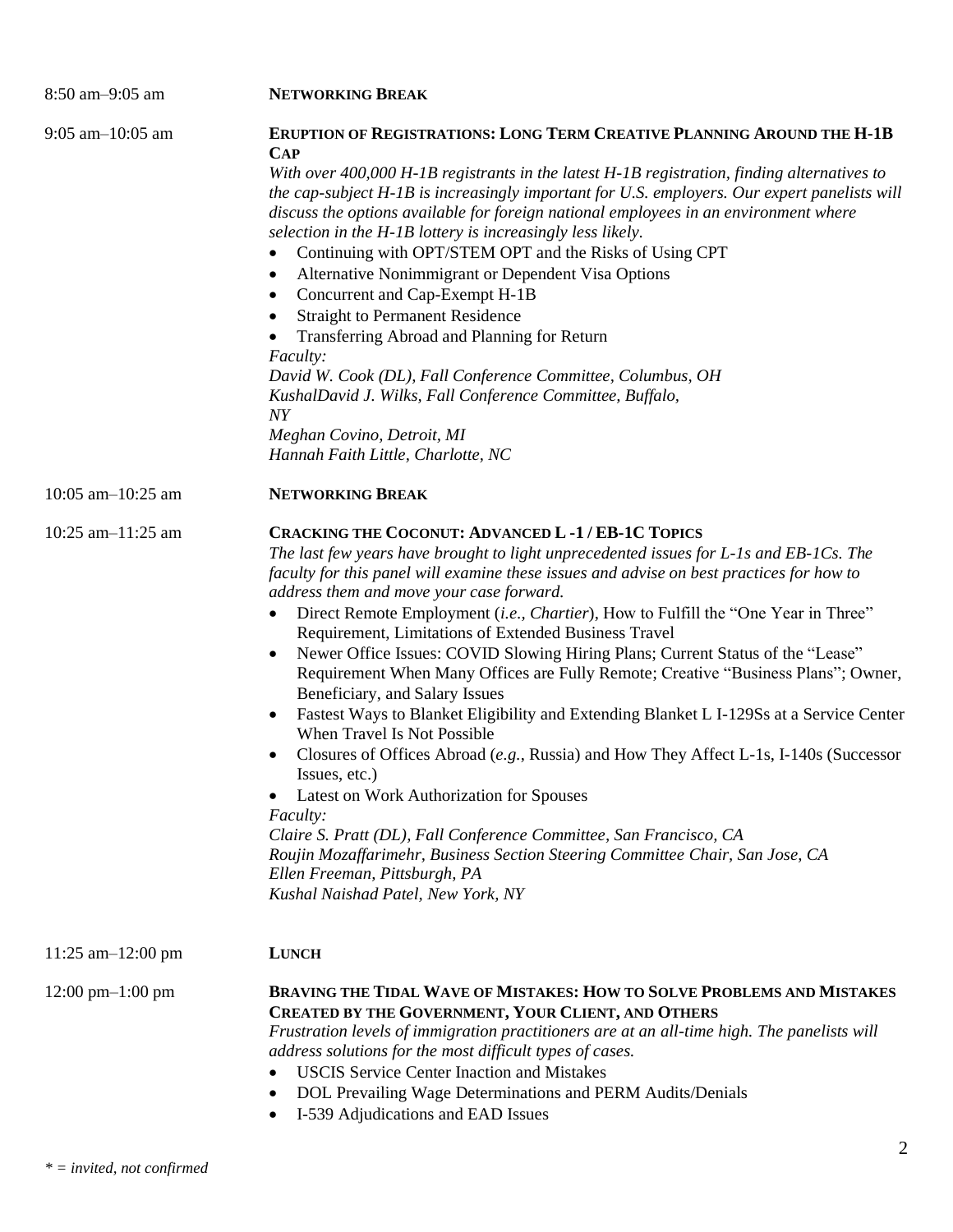|                                     | <b>CBP I-94 Corrections and Travel History Issues</b>                                                                                                                                                                                                                                                                                                                                                                                                                                                                                                                                                                                                                                                                                                                                                                                                                                                                                                                                                                                                                                                                                  |
|-------------------------------------|----------------------------------------------------------------------------------------------------------------------------------------------------------------------------------------------------------------------------------------------------------------------------------------------------------------------------------------------------------------------------------------------------------------------------------------------------------------------------------------------------------------------------------------------------------------------------------------------------------------------------------------------------------------------------------------------------------------------------------------------------------------------------------------------------------------------------------------------------------------------------------------------------------------------------------------------------------------------------------------------------------------------------------------------------------------------------------------------------------------------------------------|
|                                     | Litigation                                                                                                                                                                                                                                                                                                                                                                                                                                                                                                                                                                                                                                                                                                                                                                                                                                                                                                                                                                                                                                                                                                                             |
|                                     | Faculty:                                                                                                                                                                                                                                                                                                                                                                                                                                                                                                                                                                                                                                                                                                                                                                                                                                                                                                                                                                                                                                                                                                                               |
|                                     | *Bushra A. Malik (DL), Business Track Chair, Troy, MI                                                                                                                                                                                                                                                                                                                                                                                                                                                                                                                                                                                                                                                                                                                                                                                                                                                                                                                                                                                                                                                                                  |
|                                     | Jeff Joseph, AILA Second Vice President, Denver, CO                                                                                                                                                                                                                                                                                                                                                                                                                                                                                                                                                                                                                                                                                                                                                                                                                                                                                                                                                                                                                                                                                    |
|                                     | *Kathleen Campbell Walker, AILA Past President, El Paso, TX                                                                                                                                                                                                                                                                                                                                                                                                                                                                                                                                                                                                                                                                                                                                                                                                                                                                                                                                                                                                                                                                            |
|                                     | Nicole Simon, USCIS Case Assistance Committee Chair, Philadelphia, PA                                                                                                                                                                                                                                                                                                                                                                                                                                                                                                                                                                                                                                                                                                                                                                                                                                                                                                                                                                                                                                                                  |
| $1:00 \text{ pm} - 1:15 \text{ pm}$ | <b>Networking Break</b>                                                                                                                                                                                                                                                                                                                                                                                                                                                                                                                                                                                                                                                                                                                                                                                                                                                                                                                                                                                                                                                                                                                |
| $1:15$ pm $-2:15$ pm                | SURFING THE J-1 TWO-YEAR HOME COUNTRY REQUIREMENT<br>A past J issue always wipes out your case at the worst time—e.g., when a Certificate of<br>Sponsorship $(COS)$ H filing is due or an $O-1$ employee is needed tomorrow. The panelists<br>will examine how to quickly analyze whether someone is subject to the two-year home<br>country requirement. They also will help your clients understand their nonimmigrant (NIV)<br>and immigrant $(IV)$ visa options, whether by satisfying the requirement or applying for a<br>waiver, or traveling to apply for a visa.<br>The Effects of the Two-Year Requirement on NIV COSs (INA §248(a)) and Visa<br>Applications (INA §212(e)): H/L vs. O-1<br>How to Determine if Someone Is Subject to §212(e): Reviewing and Understanding the<br>DS-2019 and Related Documents<br>Are Advisory Opinions Worth It?<br>Satisfying or Waiving the Requirement: Practical Overview and Timing<br>J-2 Issues<br>Faculty:<br>Jennifer Minear (DL), AILA Immediate Past President, Richmond, VA<br>*Maile M. Hirota, Honolulu, HI<br>Mahsa Khanbabai, Easton, MA<br>*Dahlia M. French, Lubbock, TX |
| $2:15$ pm $-2:40$ pm                | <b>MEDITATION &amp; BREAK</b>                                                                                                                                                                                                                                                                                                                                                                                                                                                                                                                                                                                                                                                                                                                                                                                                                                                                                                                                                                                                                                                                                                          |
|                                     | Mindfulness Meditation—a practice that can allow us to be more present in our day-<br>to-day lives while also living more intentionally and less reactively.                                                                                                                                                                                                                                                                                                                                                                                                                                                                                                                                                                                                                                                                                                                                                                                                                                                                                                                                                                           |
|                                     | Guide:<br>Danielle Polen, AILA Editorial Director and Yoga and Mindfulness Instructor, Washington,<br>DC                                                                                                                                                                                                                                                                                                                                                                                                                                                                                                                                                                                                                                                                                                                                                                                                                                                                                                                                                                                                                               |
| $2:40 \text{ pm} - 3:40 \text{ pm}$ | ALOHA! (GOODBYE!): INADMISSIBILITY ISSUES<br>Business immigration practitioners are often unfamiliar and uncomfortable dealing with<br>grounds of inadmissibility for their business clients' past or current criminal issues. Learn<br>about how to analyze crimes and related issues involving alcohol, moral turpitude, and the<br>petty offense exception with real life examples. Also find out how to deal with them in visa<br>appointments and USCIS applications.<br>Identifying Crimmigration Issues for Clients' NIV, Adjustment, and N-400<br>Applications<br>When and How to Use Experts<br>INA §212(d)(3): Is It Needed, Who Qualifies, How to Apply, and Does It Fix All<br>Woes?<br>Grounds of Inadmissibility, Prudential Visa Revocation, and DS-160 Tips<br>Faculty:<br>Daniel J. Parisi (DL), Brussels, Belgium<br>Russell Abrutyn, Membership Committee Chair, Berkley, MI                                                                                                                                                                                                                                        |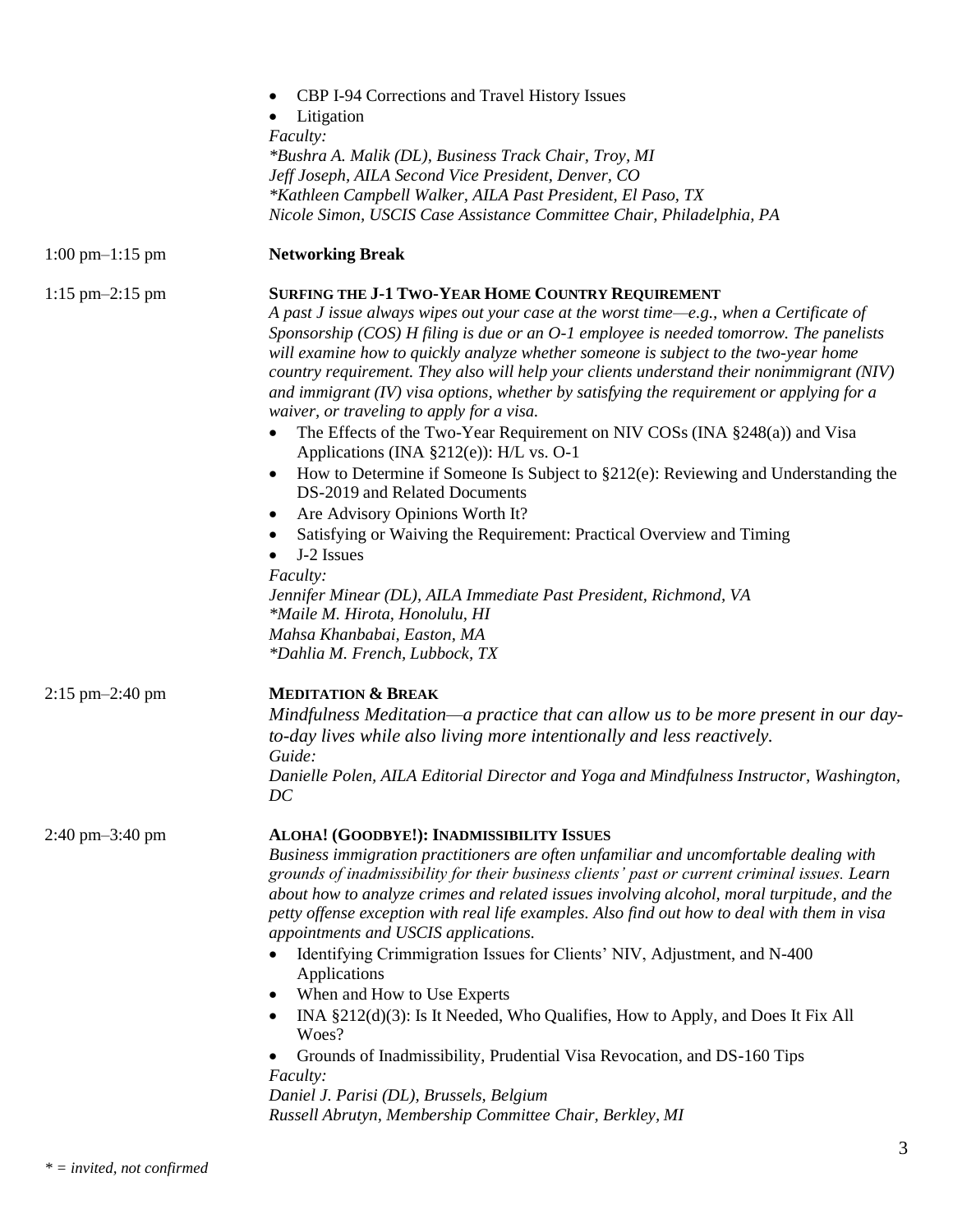|                                     | *Cheryl David, New York, NY<br>*Avantika Shastri, San Francisco, CA                                                                                                                                                                                                                                                                                                                                                                                                                                                                                                                                                                                                                                                                                                                                                                                                                                                                                                                                                                                                                              |
|-------------------------------------|--------------------------------------------------------------------------------------------------------------------------------------------------------------------------------------------------------------------------------------------------------------------------------------------------------------------------------------------------------------------------------------------------------------------------------------------------------------------------------------------------------------------------------------------------------------------------------------------------------------------------------------------------------------------------------------------------------------------------------------------------------------------------------------------------------------------------------------------------------------------------------------------------------------------------------------------------------------------------------------------------------------------------------------------------------------------------------------------------|
| $3:40 \text{ pm} - 4:00 \text{ pm}$ | <b>NETWORKING BREAK</b>                                                                                                                                                                                                                                                                                                                                                                                                                                                                                                                                                                                                                                                                                                                                                                                                                                                                                                                                                                                                                                                                          |
| $4:00 \text{ pm} - 5:00 \text{ pm}$ | CAN WE ALL WORK OUT OF MAUI? REMOTE WORK<br>How can practitioners advise corporate clients on remote work issues in the realities of an<br>increasingly digital, COVID world? Panelists will investigate issues related to working from<br>home, returning to the office, using digital offices, and more.<br>Remote Worksites for PERM Applications<br>٠<br>H-1B Remote Work Issues<br>$\bullet$<br>Foreign Nationals Working Remotely in the United States<br>I-9 Issues: Document Review, Changes in Permitted Documents, Going Back in Person<br><i>Faculty:</i><br>Douglas R. Penn (DL), Fall Conference Committee, Stamford, CT<br>*Vincent W. Lau, DOL Liaison Committee Chair, Boston, MA<br>*Jennifer L. West, Fall Conference Committee, Richmond, VA<br>Brittany Thomas Faith, Chattanooga, TN                                                                                                                                                                                                                                                                                        |
| $5:00 \text{ pm}$                   | <b>CONFERENCE CONCLUDES</b>                                                                                                                                                                                                                                                                                                                                                                                                                                                                                                                                                                                                                                                                                                                                                                                                                                                                                                                                                                                                                                                                      |
| <b>TRACK: REMOVAL/FAMILY</b>        |                                                                                                                                                                                                                                                                                                                                                                                                                                                                                                                                                                                                                                                                                                                                                                                                                                                                                                                                                                                                                                                                                                  |
| 7:40 am-7:50 am                     | <b>WELCOME AND GREETINGS</b><br>*John Gihon, Removal/Family Track Chair, Annual Conference Due Process Enforcement<br>Subcommittee Chair, Altamonte Springs, FL                                                                                                                                                                                                                                                                                                                                                                                                                                                                                                                                                                                                                                                                                                                                                                                                                                                                                                                                  |
| 7:50 am-8:50 am                     | <b>BLAZING UPDATES FROM THE COURTS</b><br>Important Immigration Cases Going Before the U.S. Supreme Court This Term<br>What Are Circuit Courts Doing with Prolonged Detention Cases Under INA §236(c) and<br>INA $§241(a)$ Post- <i>Jennings</i> ?<br>Effect of Johnson v. Arteaga-Martinez and Garland v. Gonzalez<br>$\circ$<br>The Fallout of Patel v. Garland: How Does the Supreme Court's Opinion Affect Federal<br>Court Review of USCIS Decisions?<br>Post-Conviction and Full Faith and Credit Issues<br>Detention Issues such as Siniauskas<br>$\Omega$<br>Post-Conviction Relief Post-Thomas and Thompson<br>$\circ$<br>Matter of Dingus<br>$\circ$<br>Policy Changes at EOIR and DHS Headquarters, Litigation to Impede It<br>Faculty:<br>Michael S. Vastine (DL), Fall Conference Committee, Miami Gardens, FL<br>*Jeremy L. McKinney, AILA President, Expanding Legal Representation<br>Task Force Chair, Greensboro, NC<br>*Ira J. Kurzban, AILA Past President, AILA Author, Kurzban's Immigration Law<br>Sourcebook, 18th ed., Coral Gables, FL<br>Judah Ben Lakin, Oakland, CA |
| 8:50 am-9:05 am                     | <b>NETWORKING BREAK</b>                                                                                                                                                                                                                                                                                                                                                                                                                                                                                                                                                                                                                                                                                                                                                                                                                                                                                                                                                                                                                                                                          |
| $9:05$ am $-10:05$ am               | CYCLONIC CRIMES PANEL: CATEGORICAL AND MODIFIED CATEGORIAL, REALISTIC<br>PROBABILITY, AND MORE                                                                                                                                                                                                                                                                                                                                                                                                                                                                                                                                                                                                                                                                                                                                                                                                                                                                                                                                                                                                   |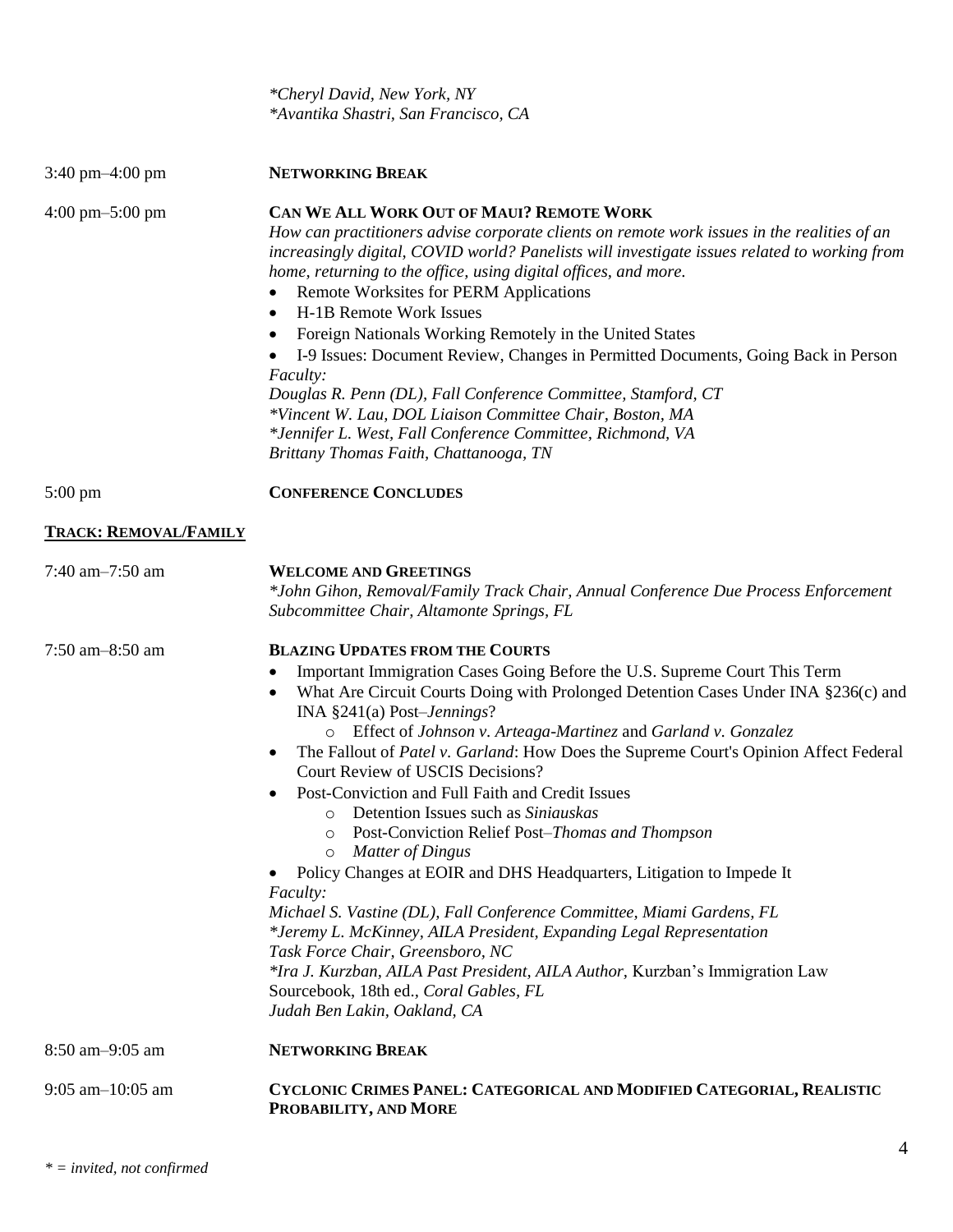|                                      | The courts themselves have trouble keeping these different approaches straight. This panel<br>will provide a refresher on the categorical approach, its dysfunctional family, and explain<br>which applies and when.<br>How Circuit Courts Employ the Realistic Probability Analysis: Are Case Examples<br>Always Necessary? Can One Rely on the Language of the Statute?<br>Burdens of Proof in Removal, Removability, and Relief<br>٠<br>Fraud and <i>Matter of F-R-A-</i><br>٠<br>Advanced Drug Defenses, Issues Related to Firearms<br>$\bullet$<br><b>Ambiguous Convictions</b><br>Faculty:<br>W. Michael Sharma-Crawford (DL), Kansas City, MO<br>Susan Girardo Roy, Princeton Junction, NJ<br>Mary E. Kramer, AILA Author, Immigration Consequences of Criminal Activity:<br>A Guide to Representing Foreign-Born Defendants, 9th ed., Miami, FL<br>*Simon Azar-Farr, San Antonio, TX                                                                                                                                |
|--------------------------------------|-----------------------------------------------------------------------------------------------------------------------------------------------------------------------------------------------------------------------------------------------------------------------------------------------------------------------------------------------------------------------------------------------------------------------------------------------------------------------------------------------------------------------------------------------------------------------------------------------------------------------------------------------------------------------------------------------------------------------------------------------------------------------------------------------------------------------------------------------------------------------------------------------------------------------------------------------------------------------------------------------------------------------------|
| 10:05 am $-10:25$ am                 | <b>MEDITATION &amp; BREAK</b><br>Mindfulness Meditation—a practice that can allow us to be more present in our day-<br>to-day lives while also living more intentionally and less reactively.<br>Guide:<br>Danielle Polen, AILA Editorial Director and Yoga and Mindfulness Instructor, Washington,<br>DC                                                                                                                                                                                                                                                                                                                                                                                                                                                                                                                                                                                                                                                                                                                   |
| 10:25 am $-11:25$ am                 | <b>SURFING THE WAVES OF ASYLUM LITIGATION</b><br>Matter of A-B- and Matter of L-E-A- II have finally been vacated, but what does that mean<br>for your cases? Our panel of experts will explore social group formulation and other<br>advanced topics relating to asylum and related relief.<br>Latest Notable Particular Social Group (PSG) Opinions in the Courts and the Proposed<br><b>PSG</b> Regulation<br>Current Implementation of Matter of L-E-A- and Matter of A-R-C-G-, Including<br>$\bullet$<br>Common DHS Objections and Immigration Judge Resistance<br>Strategies to Consider in Changing or Updating Your Theory of the Case as the Law<br>٠<br>Continues to Change<br>• Avoiding Dismissal Where Your Client Has a Strong Case for Relief<br><i>Faculty:</i><br>Amanda Bethea Keaveny (DL), Charleston, SC<br>Dree K. Collopy, AILA Author, AILA's Asylum Primer, 8th ed., Asylum and<br>Refugee Committee, Washington, DC<br>*Charles Shane Ellison, Durham, NC<br>*Chelsea E. HaleyNelson, Oakland, CA |
| $11:25$ am $-12:00$ pm               | <b>LUNCH</b>                                                                                                                                                                                                                                                                                                                                                                                                                                                                                                                                                                                                                                                                                                                                                                                                                                                                                                                                                                                                                |
| $12:00 \text{ pm} - 1:00 \text{ pm}$ | STUNNINGLY-CREATIVE LITIGATION STRATEGIES IN IMMIGRATION COURT<br>Most removal practitioners know how to prepare and litigate an asylum application and<br>other common forms of relief. The experts on this panel will explore other creative options<br>for helping your client avoid an order of removal with non-traditional strategies.<br>Using the Doyle Prosecutorial Discretion Memo to Do More Than Just Dismiss<br><b>Removal Proceedings</b><br>Administrative Closure for Collateral Adjudications and More<br>$\bullet$                                                                                                                                                                                                                                                                                                                                                                                                                                                                                       |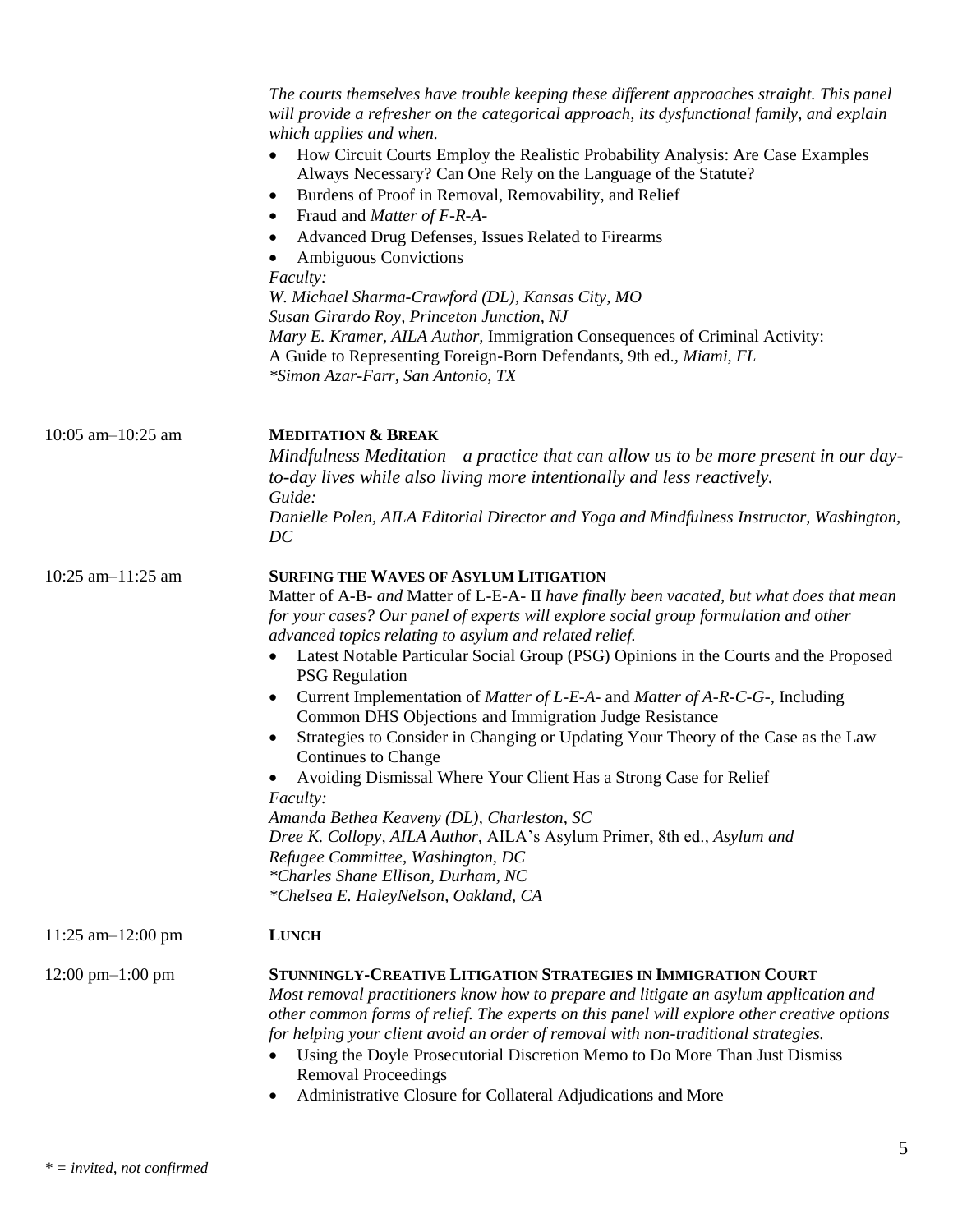|                                     | Joint Motions to Reopen for Prosecutorial Discretion, Temporary Protected Status<br>$\bullet$<br>Adjustment, and New Relief<br>Keeping Your Employment Authorization Document with a Dismissed Case<br>٠<br>Using Pereira and Niz-Chavez to Reopen<br><i>Faculty:</i><br>Sui Chung (DL), EOIR-ICE Joint Committee Chair, Miami, FL<br>Kelli Jo Stump, AILA First Vice President, Oklahoma City, OK<br>John Gihon, Removal/Family Track Chair, Annual Conference Due Process Enforcement<br>Subcommittee Chair, Altamonte Springs, FL<br>Cory Forman, New York, NY                                                                                                                                                                                                                                                                                                                                                                                                                                                                                                                                                                                                                                                                                                                                                                                                     |
|-------------------------------------|-----------------------------------------------------------------------------------------------------------------------------------------------------------------------------------------------------------------------------------------------------------------------------------------------------------------------------------------------------------------------------------------------------------------------------------------------------------------------------------------------------------------------------------------------------------------------------------------------------------------------------------------------------------------------------------------------------------------------------------------------------------------------------------------------------------------------------------------------------------------------------------------------------------------------------------------------------------------------------------------------------------------------------------------------------------------------------------------------------------------------------------------------------------------------------------------------------------------------------------------------------------------------------------------------------------------------------------------------------------------------|
| $1:00 \text{ pm} - 1:15 \text{ pm}$ | <b>NETWORKING BREAK</b>                                                                                                                                                                                                                                                                                                                                                                                                                                                                                                                                                                                                                                                                                                                                                                                                                                                                                                                                                                                                                                                                                                                                                                                                                                                                                                                                               |
| $1:15 \text{ pm} - 2:15 \text{ pm}$ | STORMING AHEAD: YOUR I-130 AND I-485 WERE DENIED BY USCIS, NOW WHAT?<br>Your happily married couple were headed to Hawaii, but USCIS flooded your mailbox with<br>denial letters. Our expert panelists will help you identify the best options and strategies for<br>your clients to succeed in the face of adverse USCIS decisions on I-130s and I-485s.<br>Your Clients' I-130 Was Denied: Reviewing the Reasons for Denial; Determining<br>Whether to Refile, Appeal, or Go Directly to Federal Court<br>Must One Appeal Both the I-130 and I-485 Denials to Preserve Eligibility?<br>٠<br>What Do You Do with Your I-485 Denial? What and When Can You Litigate? What<br>Should You Expect?<br>Faculty:<br>*Aaron Hall (DL), Aurora, CO<br>Ally Bolour, Los Angeles, CA<br>Rekha Sharma-Crawford, Kansas City, MO<br>John Patrick Pratt, Coral Gables, FL                                                                                                                                                                                                                                                                                                                                                                                                                                                                                                         |
| $1:15 \text{ pm} - 2:40 \text{ pm}$ | <b>NETWORKING BREAK</b>                                                                                                                                                                                                                                                                                                                                                                                                                                                                                                                                                                                                                                                                                                                                                                                                                                                                                                                                                                                                                                                                                                                                                                                                                                                                                                                                               |
| $2:40 \text{ pm} - 3:40 \text{ pm}$ | <b>CRACKING THAT COCONUT: COMPLICATED CITIZENSHIP CASES</b><br>Your client is on the stand in federal court. Is it too late now to say sorry? YES. Instead, you<br>need to lay the groundwork from the very beginning. The panelists will provide detailed<br>analysis of how to best prepare N-400s and build the record to win in anticipation of things<br><i>going wrong.</i><br>Your Client Has a Complicated Criminal History and May Be Removable or<br>Permanently Barred for Good Moral Character: How to Frame Legal Arguments, and<br>Types of Evidence That Demonstrate Rehabilitation<br>Your Client Has the Travel Bug: How Much Time Out Is Too Much Time? Can You<br>$\bullet$<br>Overcome the Presumption, and If So, How?<br>Your Potential Client Has Already Been Denied: File an N-336 or Refile? What's on the<br>٠<br>Record? What Can You Add at the N-336 Hearing to Win in Federal Court?<br>Your Client Faces Denaturalization: What Are the Grounds? What Is the Burden and<br>$\bullet$<br>Who Bears It? What Defenses Can You Raise?<br>Faculty:<br>*Ofelia L. Calderon (DL), Fall Conference Committee, Fairfax, VA<br>Petula Natasha McShiras, Lakewood, CO<br>Kari Ann Fonte, USCIS Field Operations Liasion Committee Vice-Chair, Coral<br>Gables, FL<br>*James W. Austin, Family Section Steering Committee Chair, Kansas City, MO |